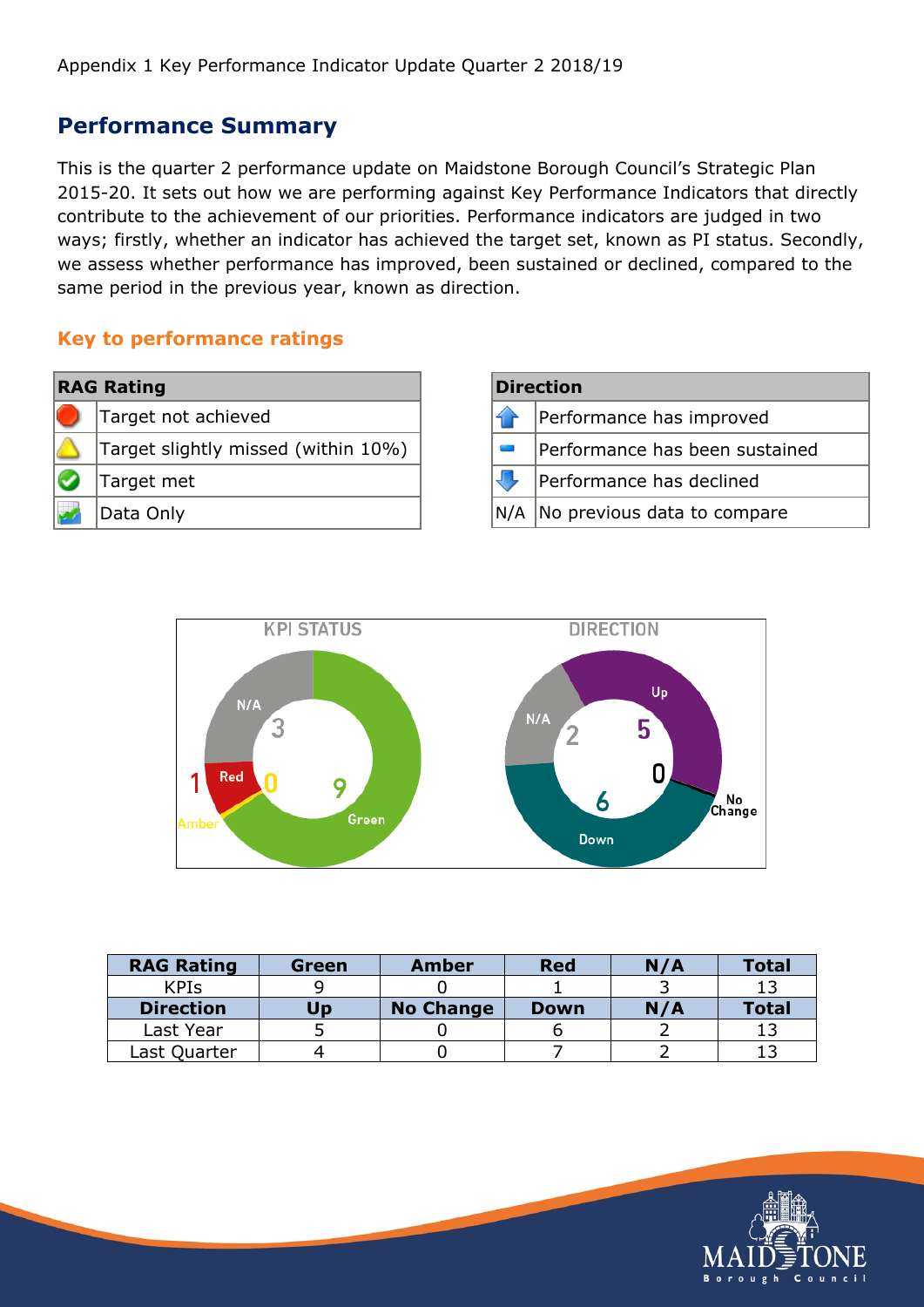# **Priority 1: Keeping Maidstone Borough an attractive place for all**

## **Providing a clean and safe environment**

| <b>Performance Indicator</b>                                                                                | <b>Value</b> | <b>Target</b> | <b>Status</b>         | <b>Last</b><br><b>Year</b> | <b>Last</b><br>Quarter |
|-------------------------------------------------------------------------------------------------------------|--------------|---------------|-----------------------|----------------------------|------------------------|
| Percentage of reports of littering<br>attended to                                                           | 54.4%        |               | $\mathbf{z}$          | N/A                        | JП,                    |
| Percentage of fly tips resulting in<br>enforcement action                                                   | 83.3%        | 50%           | $\bullet$             |                            |                        |
| Percentage of fly-tips cleared or<br>assessed within 2 working days                                         | 90.27%       | 89%           | $\bullet$             |                            |                        |
| Percentage of fly-tips cleared or<br>assessed within 4 working days                                         | 94.97%       | 94%           | $\bullet$             | N/A                        |                        |
| Percentage of household waste sent<br>for reuse, recycling and composting<br>(NI 192)                       | 54.34%       | 52.5%         | $\boldsymbol{\omega}$ |                            |                        |
| The percentage of relevant land and<br>highways that is assessed as having<br>acceptable levels of litter   | 99.67%       | 94%           | $\bullet$             |                            | N/A                    |
| The percentage of relevant land and<br>highways that is assessed as having<br>acceptable levels of detritus | 97.70%       | 94%           |                       |                            | N/A                    |

#### **Encouraging good health and wellbeing**

| <b>Performance Indicator</b>                                                    | <b>Value</b> | <b>Target</b> | <b>Status</b> | <b>Last</b><br><b>Year</b> | Last<br><b>Quarter</b> |
|---------------------------------------------------------------------------------|--------------|---------------|---------------|----------------------------|------------------------|
| Percentage spend and allocation of<br>Disabled Facilities Grant Budget<br>(YTD) | 45.9%        | 45%           |               |                            |                        |